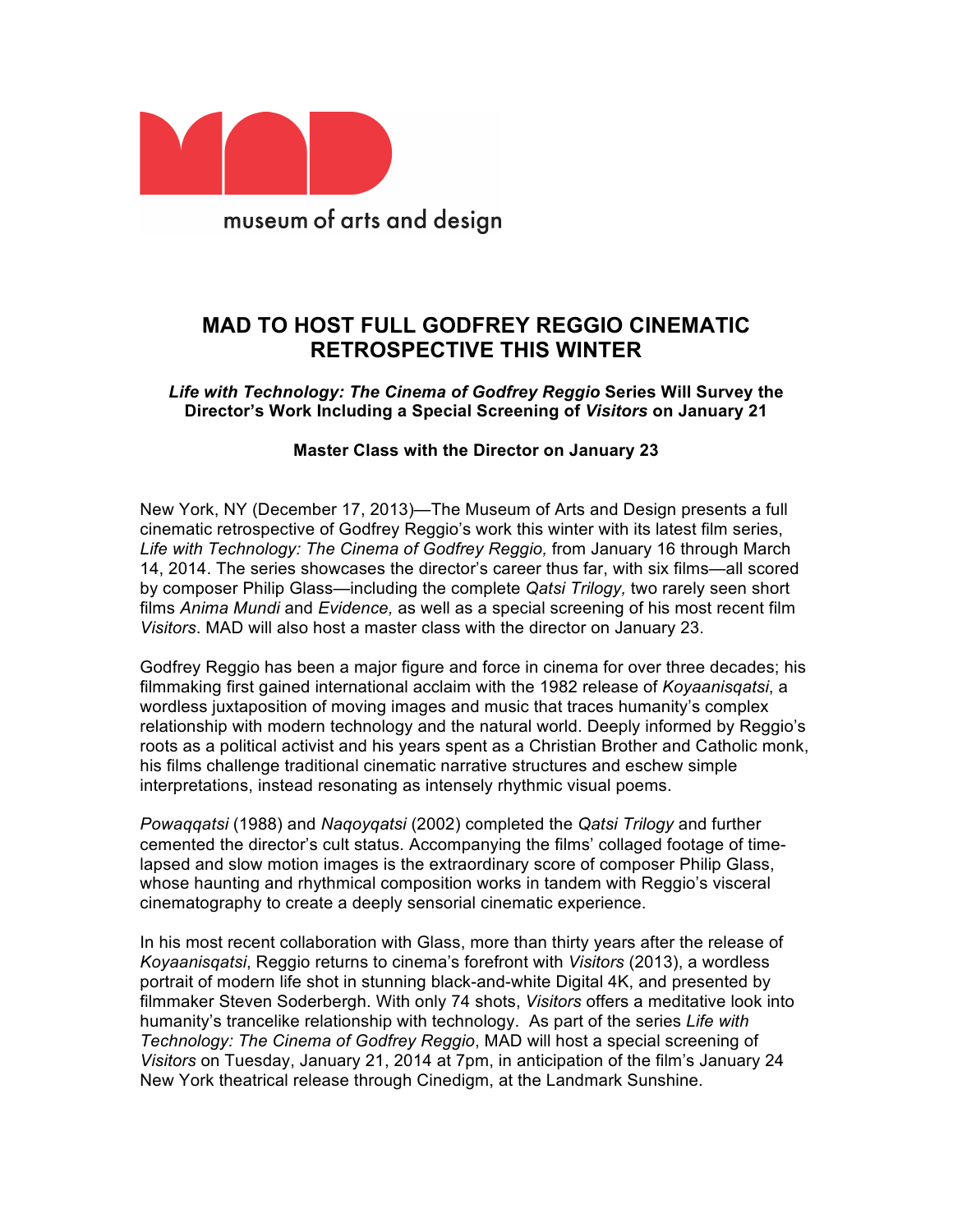## **RARE MASTER CLASS WITH GODFREY REGGIO**

On Thursday, January 23, 2014 at 7pm, Reggio and filmmaker Jon Kane will lead an intimate master class at the Museum and discuss Reggio's career, collaborations and experiential approach to filmmaking.

Tickets to *A Master Class with Godfrey Reggio* are \$12 for general admission and \$8 for members and students with valid ID.

## **ABOUT THE SERIES**

Life with Technology: The Cinema of Godfrey Reggio is a full retrospective presented by The Museum of Arts and Design. Film screenings will be held in the Theater at MAD, at 2 Columbus Circle.

*Life with Technology: The Cinema of Godfrey Reggio* is organized by Jake Yuzna, Director of Public Programs.

Tickets may be purchased by phone at 1-800-838-3006 or online via http://www.brownpapertickets.com/event/531596?date=953176

For more information about the series, visit http://madmuseum.org/series/life-technologycinema-godfrey-reggio

## **SCHEDULE**

## **Short Film Works by Godfrey Reggio**

Thursday, January 16, 2014, 7pm Encore screening, Thursday, February 13, 2014, 7pm Free with Museum Admission

## **Anima Mundi** (1992)

Music by Philip Glass 28 minutes Commissioned by Italian company Bulgari as part of the World Wildlife Foundation's Biological Diversity campaign, Reggio's *Anima Mundi* works as a powerful speechless-narrative and poetic cinematic essay that explores man's complex relationship with the natural world. The short film features over seventy animal species and celebrates the variety and beauty of the world's fauna.

#### **Evidence** (1995)

Music by Philip Glass 7 minutes Filmed in Rome and co-authored by Reggio during his term as director of Fabrica, a school fostering exploration and production in the arts, media and technology, this seven-minute film is a surprising depiction of entranced children watching television, offering an intriguing perspective into the subtle but profound effects of modern life on children.

**Visitors** (2013) Music by Philip Glass Tuesday, January 21, 2014, 7pm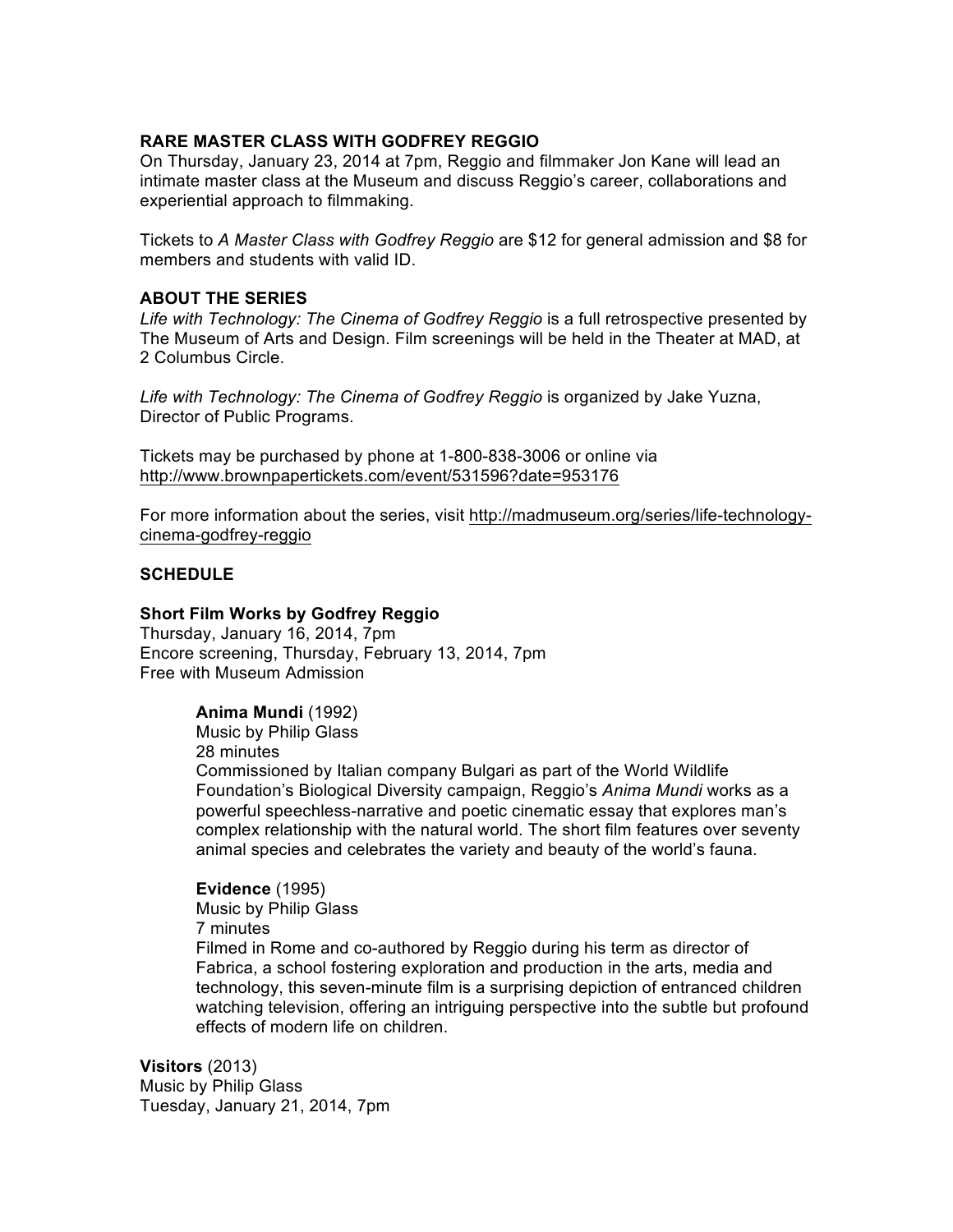#### MAD Members only

The fourth collaboration between Reggio and Glass, together with filmmaker Jon Kane and presented by Steven Soderbergh, *Visitors* is a black-and-white digital 4K projection that reveals humanity's trancelike relationship with technology. The film is visceral, and provides an experience beyond information about the digitized moment in which we live. Composed of only 74 shots, *Visitors* creates a meditative journey that confronts viewers with themselves and prompts a reconsideration of what it means to view the world via technology.

MAD is hosting a special advance screening of *Visitors* on Tuesday, January 21, 2014 at 7pm, in anticipation of the film's January 24 New York theatrical release through Cinedigm at the Landmark Sunshine.

## **Master Class with Godfrey Reggio**

Thursday, January 23, 2014, 7pm \$12 General, \$8 Members and Students

This seminar-style program will offer the opportunity to hear Reggio speak on the scope of his career and collaborations, and gain insight into his experiential approach to filmmaking. Filmmaker Jon Kane will join the discussion.

**Koyaanisqatsi** (1982) Music by Philip Glass Friday January 31, 2014, 7pm Encore screening, Friday, February 28, 2014, 7pm \$10 General, \$5 MAD Members and Students

The first film of Reggio's *Qatsi Trilogy* illustrating the relationship between humans, technology and nature, *Koyaanisqatsi*, translating from the Hopi language to "life out of balance," is a film masterfully collaged from unscripted slow motion and time-lapsed footage. Images ranging from bustling urban landscapes to monumental rock formations are paired with composer Philip Glass' groundbreaking cinematic score to create an experiential look into the effects of industrialization and modern technology on the natural world.

**Powaqqatsi** (1988) Music by Philip Glass Thursday, February 6, 2014, 7pm Encore screening, Friday, March 7, 2014, 7pm \$10 General, \$5 MAD Members and Students

*Powaqqatsi* ("Life in Transformation"), released in 1988, literally slows down our trip around the world, focusing on the global effect of industrialization in the Southern Hemisphere. Exploring how spirituality influences and is influenced by the technology of our modern world, *Powaqqatsi* continues the *Qatsi Trilogy* as it focuses our attention on the next generation of humanity as it confronts the rapidly changing landscape.

**Naqoyqatsi** (2002) Music by Philip Glass Friday, February  $7<sup>th</sup>$ , 2014, 7pm Encore screening, Friday, March 14<sup>th</sup>, 2014, 7pm